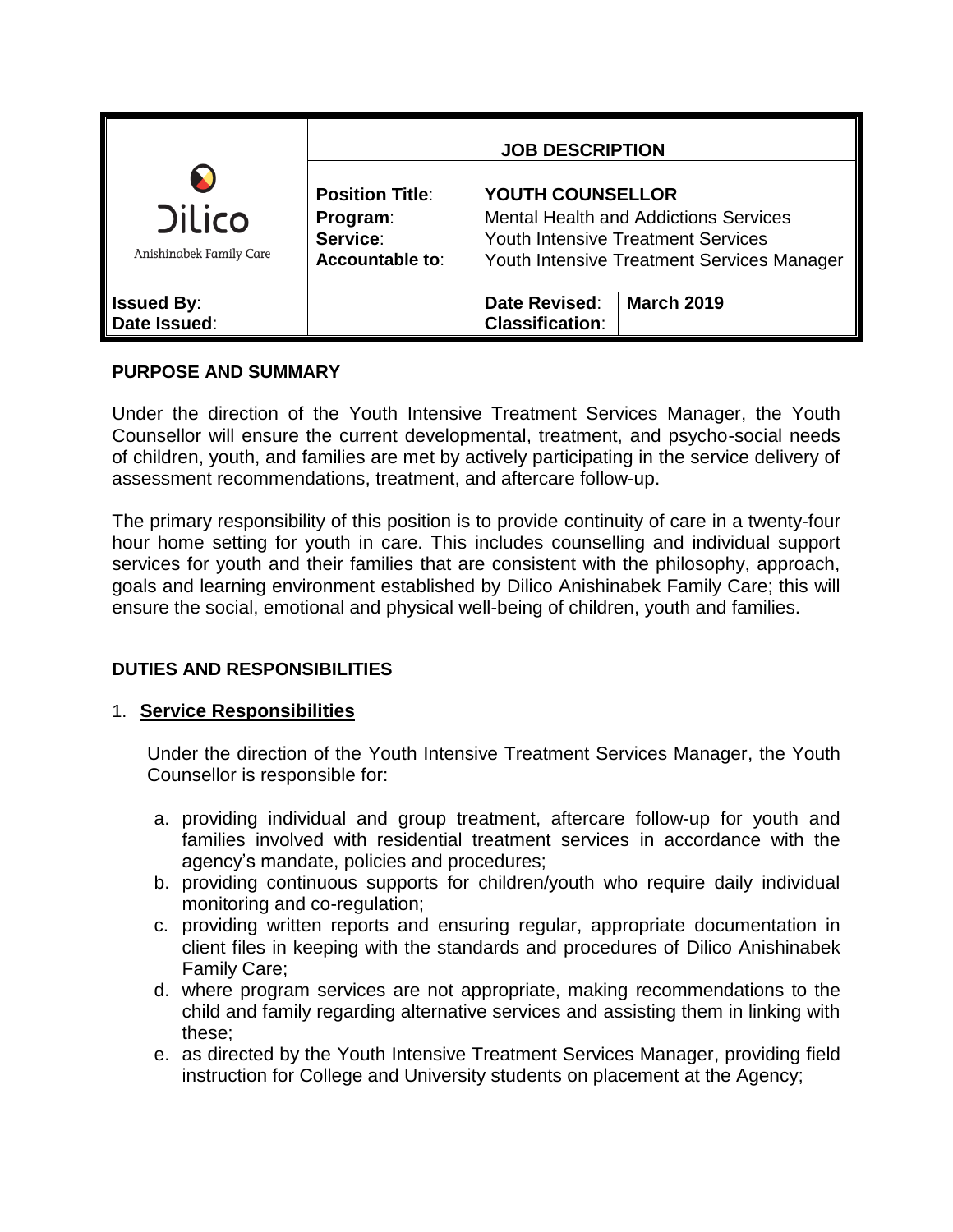- f. participating constructively in evaluating Youth Intensive Treatment Services and system effectiveness and recommending necessary changes to the Youth Intensive Treatment Services Manager. as may be required;
- g. providing transportation for the children, youth and their families as required and assigned by the Youth Intensive Treatment Services Manager, or designate;
- h. participating in and providing training to Agency staff as directed by the Youth Intensive Treatment Services Manager;
- i. participating in team meetings and other team activities;
- j. providing therapeutic groups to clients of Youth Intensive Treatment Services;
- k. responding appropriately and in a timely manner to crises situations involving clients of Youth Intensive Treatment Services, including assessing and addressing high risk behaviours (i.e. self-harm, suicide)
- l. reporting immediately to the Youth Intensive Treatment Services Manager, any incidence and/or indicators of child abuse, physical or sexual, in any case with which the agency is involved.

## 2. **Organizational Responsibilities**

As a representative of Dilico, the Employee is responsible for:

- a. reflecting and interpreting the Agency Vision, Mission and Core Values in his/her own work with enthusiasm and commitment;
- b. acting in accordance with relevant legislation and Agency Policies, Standards and Procedures;
- c. proposing changes within Dilico that would improve the quality of service to Anishinabek children, families and communities;
- d. developing and maintaining respectful, cooperative working relationships to contribute to the integrated, seamless delivery of services to Anishinabek children, families and communities;
- e. understanding his/her role and responsibility in maintaining a safe workplace and reducing workplace injuries;
- f. applying Anishinabek culture, values, traditions and teachings into programming where possible;
- g. ensuring accuracy, confidentiality and safekeeping of agency records;
- h. participating constructively in the supervision process with the immediate Manager.

#### **QUALIFICATIONS**

## 1. **Education**

An Honour's Bachelor of Social Work is preferred. An indigenous Learning Degree or three year Diploma in the Human Services field with relevant work experience will be considered.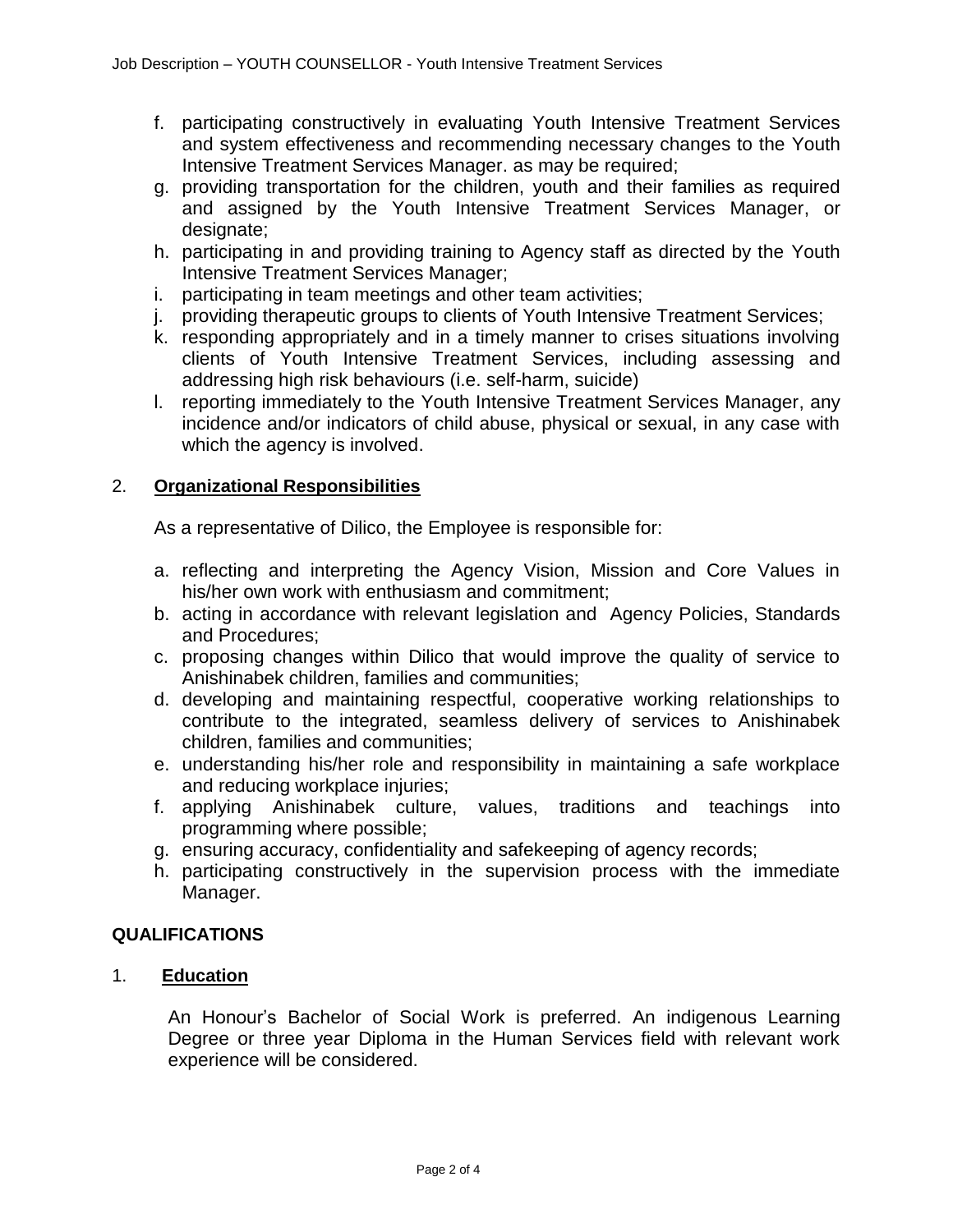### 2. **Work Experience**

- Three or more years experience in the provision of counselling services to Anishinabek youth and their families is preferred;
- Candidates without the specific education qualifications and where the position does not require certified qualification to practice, but who possess an appropriate combination of experience and other academic qualifications will also be considered.

#### 3. **Skills/Abilities**

- a. sound knowledge of the Anishinabek culture and the principle issues affecting the mental health of Anishinabek children, families and communities in the City and District of Thunder Bay;
- b. sound knowledge of the positive traditional influences that could promote mental health and wellness of Anishinabek children and families in the District of Thunder Bay. The ability to promote and apply Anishinabek Culture, values, traditions and teachings in the work of the Child and Family Team, where appropriate;
- c. developing and maintaining respectful, cooperative working relationships with Anishinabek children, families, communities and service workers to promote an integrated, seamless delivery of service;
- d. ability to understand or speak an Anishinabek language would be considered an asset;
- e. a capacity to relate effectively with Anishinabek children, youth and families with mental health needs;
- f. excellent planning, organization, problem-solving, decision-making and liaison skills;
- g. knowledge of systems theory as it applies to the Anishinabek family, school, community and social service organizations;
- h. must be able to follow direction and work with little or no supervision as may be required;
- i. ability to conduct Youth Counsellor/client interviews, assessments, referrals, group facilitation and group therapy;
- j. good knowledge of computer applications;
- k. knowledge and understanding of the Child, Youth and Family Services Act and the Mental Health Act and other relevant legislation;
- l. knowledge of community agencies/resources;
- m. ability to advocate for Anishinabek children, adolescents and families within the community;
- n. ability to maintain confidentiality;
- o. ability to work as a member of a multi-disciplinary team;
- p. good written and verbal communication skills;
- q. ability to work within the policies, standards, procedures and the vision, mission and core values of Dilico Anishinabek Family Care